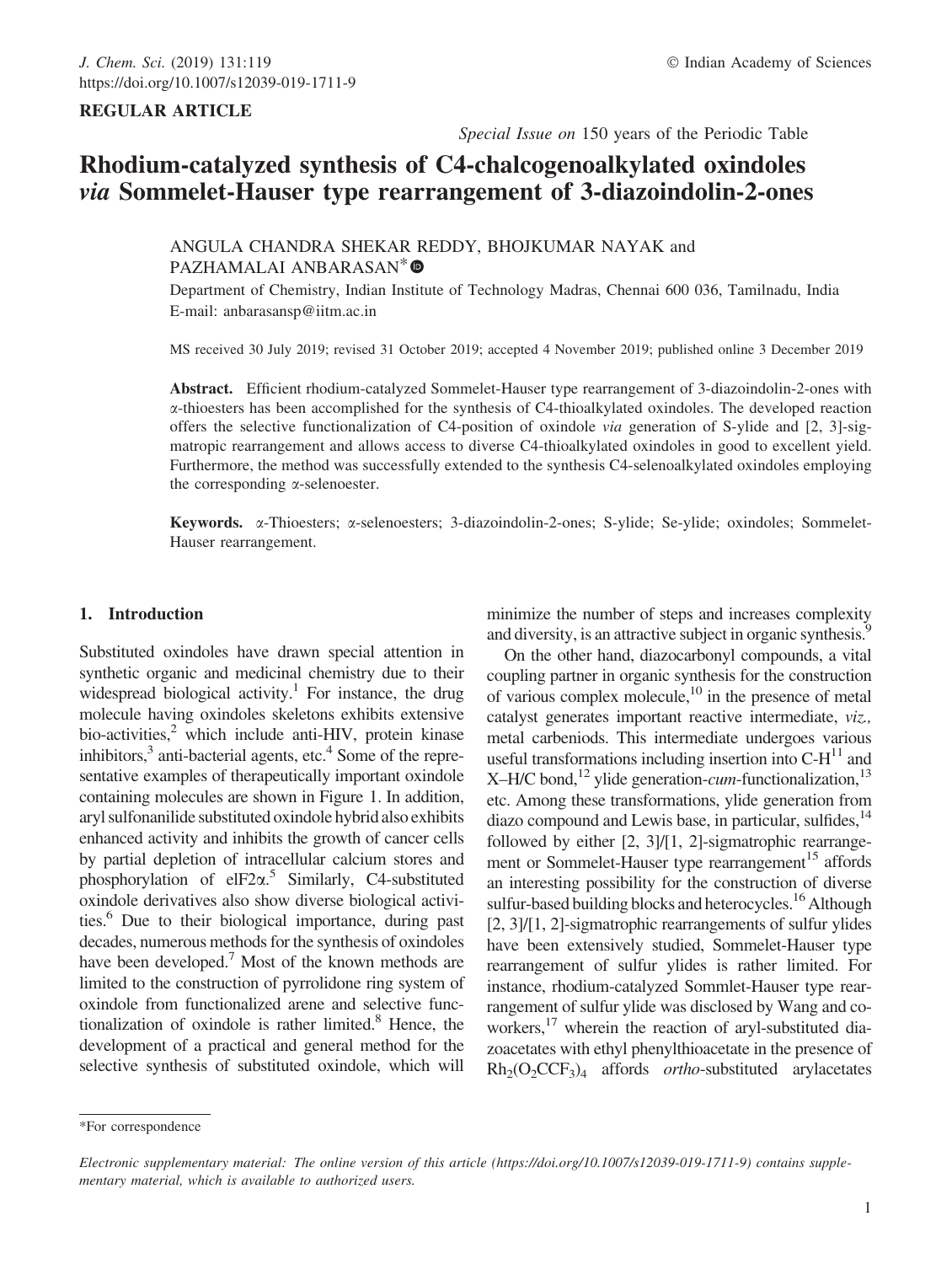

Figure 1. Biologically important oxindole derivatives.

(Scheme 1a). Inspired from this work and our continued interest in functionalization of metal carbenoids, $^{18}$  we envisioned the rhodium-catalyzed Sommelet-Hauser type rearrangement of sulfur ylides derived from 3-diazoindolin-2-ones and  $\alpha$ -thioester (Scheme 1b). The successful development of the reaction would offer selective rhodium-catalyzed synthesis of C4-thioalkylated oxindole, a biologically important structural motif.

# 2. Experimental

#### 2.1 General information

All reactions were carried out under an atmosphere of dry nitrogen using reaction tubes. Dry dichloromethane (DCM) was prepared by distilling over calcium hydride and stored over 4A molecular sieves under  $N_2$  atmosphere. All the 3-diazoindolin-2ones were synthesized from isatin and tosylhydrazine employing literature procedure.<sup>19</sup>  $\alpha$ -Thioester<sup>20</sup> and  $\alpha$ -selenoester<sup>21</sup> were prepared using literature protocol. Column chromatography was performed using Rankem Silicagel (100–200 mesh) and the solvent system used unless otherwise specified, was ethyl acetate–hexanes with various percentage of polarity depending on the nature of the substrate. NMR data were recorded on Bruker DPX 400 MHz spectrometers.  $^{13}$ C and  $^{1}$ H NMR spectra were referenced to signals of deutero and residual protiated solvents, respectively. Infrared spectra were recorded on a Thermo Nicolet iS10 FT spectrometer. HRMS were



Scheme 1. Rhodium catalyzed Sommelet-Hauser type rearrangement.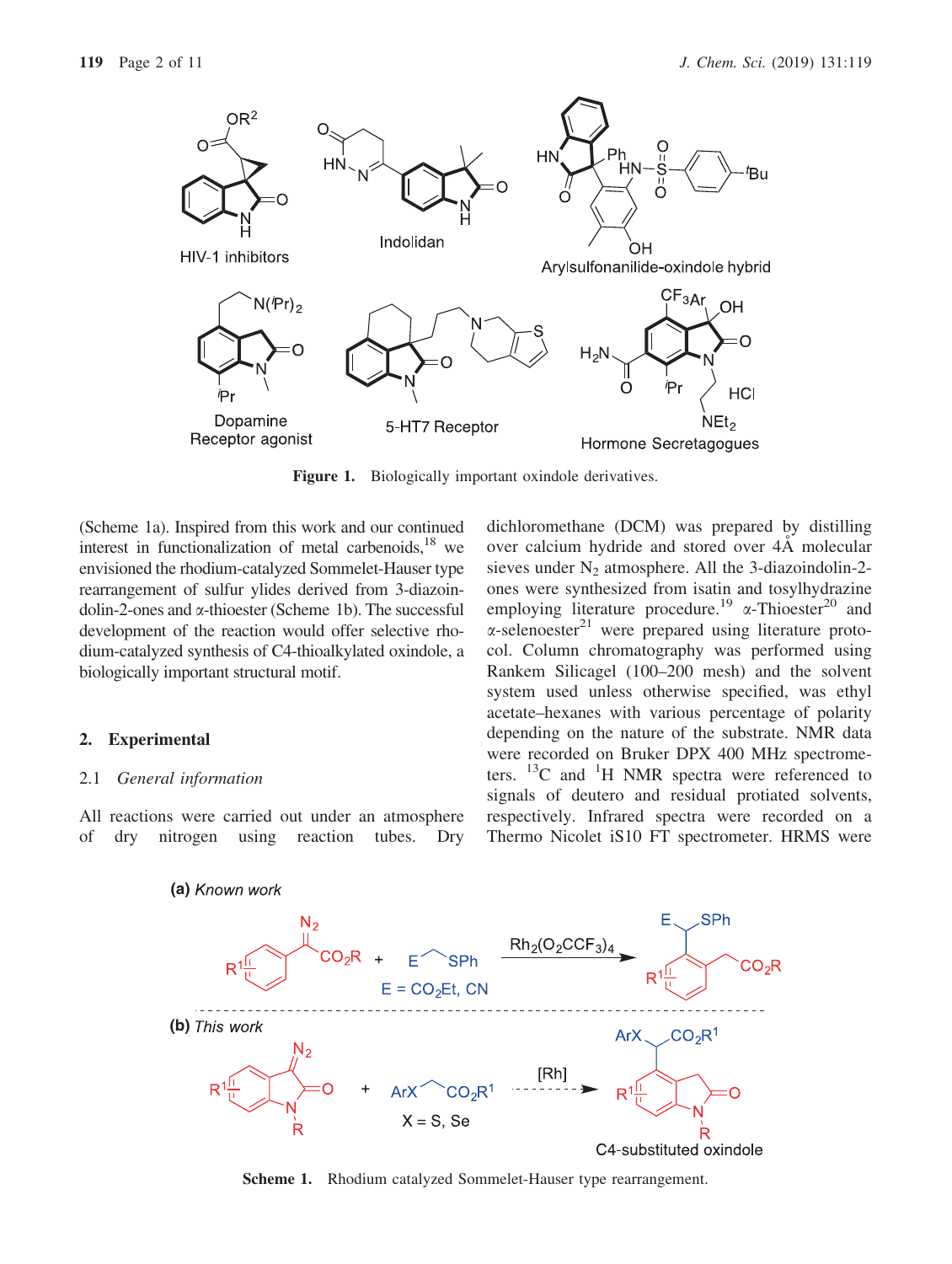recorded by electron spry ionization (ESI) method on a Q-TOF Micro with lock spray source.

# 2.2 Typical procedure for the rhodium-catalyzed synthesis of substituted oxindole 3

 $\alpha$ -Thioester/ $\alpha$ -selenoester 1 (0.4 mmol, 1 equiv),  $Rh_2(OAc)_4$  (0.008 mmol, 2 mol%) and dichloromethane (2 mL) were added under nitrogen atmosphere to an oven-dried 10 mL reaction tube equipped with stir bar. The reaction tube was sealed with septa and stirred at room temperature. Subsequently, the solution of 3-diazoindolin-2-one 2 (0.8 mmol, 2 equiv) in dichloromethane (0.3 mL) was introduced slowly through syringe pump (addition rate  $= 0.01$  mL/min). After the addition of diazo compound, the reaction mixture was stirred for 2 h at same temperature. After the TLC analysis, solvent was removed under reduced pressure. Purification of the resultant crude through column chromatography using mixture of hexane/ethyl acetate as an eluent afforded oxindole 3 in high yield and purity

**3a:** Brick red solid; yield: 81%; M.p.: 98-100 °C; R<sub>f</sub>  $= 0.55$  in 30:70 ethyl acetate/hexane; FTIR (KBr): 3061, 2931, 2362, 1719, 1606, 1469, 1348, 1301, 1253, 1150, 1095, 1026, 982 cm<sup>-1</sup>; <sup>1</sup>H NMR (400 MHz, CDCl<sub>3</sub>):  $\delta$  7.38–7.32 (m, 2H), 7.30–7.15 (m, 5H),  $6.75$  (d, 1H,  $J = 7.6$  Hz),  $4.85$  (s, 1H),  $4.24-4.03$  $(m, 2H), 3.59$  and 3.34 (ABq, 2H,  $J = 22.1$  Hz), 3.18  $(s, 3H)$ , 1.18 (t, 3H,  $J = 7.1$  Hz); <sup>13</sup>C{<sup>1</sup>H}NMR (100) MHz, CDCl<sub>3</sub>): δ 174.6, 169.6, 145.3, 133.2, 133.1, 132.1, 129.1, 128.5, 128.4, 123.7, 122.2, 107.9, 62.0, 54.4, 34.7, 26.3, 14.0; HRMS: calcd. for  $C_{19}H_{19}NO_3S$ ? Na: 364.0978; found: 364.0982.

**3b:** Red semi solid; yield:  $76\%$ ; R<sub>f</sub> = 0.39 in 30:70 ethyl acetate/hexane; FTIR (KBr): 3056, 2982, 2850, 2306, 1717, 1605, 1469, 1352, 1262, 1156, 1102, 1030, 900 cm<sup>-1</sup>; <sup>1</sup>H NMR (400 MHz, CDCl<sub>3</sub>):  $\delta$  $7.32 - 7.29$  (m, 1H),  $7.8 - 7.23$  (m, 2H),  $7.16$  (d, 1H,  $J =$ 7.9 Hz), 6.82–6.77 (m, 1H), 6.77–6.70 (m, 2H), 4.71 (s, 1H), 4.24–4.01 (m, 2H), 3.77 (s, 3H), 3.56 and 3.32  $(ABq, 2H, J = 21.8 Hz), 3.18$  (s, 3H), 1.19 (t, 3H,  $J =$ 7.0 Hz); <sup>13</sup>C{<sup>1</sup>H} NMR (100 MHz, CDCl<sub>3</sub>):  $\delta$  174.6, 169.7, 160.4, 145.3, 136.4, 132.3, 128.4, 123.7, 123.2, 122.2, 114.6, 107.8, 61.9, 55.3(9), 55.3(3), 34.7, 26.3, 14.1; HRMS: calcd. for  $C_{20}H_{21}NO_4S+H$ : 372.1264; found: 372.1279.

3c: Red semi solid; yield:  $64\%$ ; R<sub>f</sub> = 0.47 in 30:70 ethyl acetate/hexane; FTIR (KBr): 3055, 2980, 2931, 2372, 2307, 1718, 1608, 1468, 1351, 1298, 1262, 1149, 1098, 1031, 738 cm<sup>-1</sup>; <sup>1</sup>H NMR (400 MHz, CDCl<sub>3</sub>):  $\delta$  7.31–7.18 (m, 3H), 7.00 (s, 1H), 6.89 (d,

1H,  $J = 7.7$  Hz), 6.74 (d, 1H,  $J = 7.1$  Hz), 4.71 (s, 1H), 4.20–4.02 (m, 2H), 3.58 and 3.29 (ABq, 2H,  $J = 21.5$ Hz), 3.18 (s, 3H), 2.34 (s, 3H), 2.27 (s, 3H), 1.17 (t, 3H,  $J = 7.1$  Hz); <sup>13</sup>C{<sup>1</sup>H} NMR (100 MHz, CDCl<sub>3</sub>):  $\delta$ 174.6, 169.8, 145.3, 141.2, 139.0, 134.6, 132.3, 131.4, 128.7, 128.5, 127.4, 123.7, 122.3, 107.8, 61.9, 53.8, 34.7, 26.3, 21.1, 20.6, 14.0; HRMS: calcd. for  $C_{21}H_{23}NO_3S + Na: 392.1291$ ; found: 392.1298.

3d: Red semi solid; yield: 71%;  $R_f = 0.34$  in 40:60 ethyl acetate/hexane; FTIR (KBr): 3057, 2982, 2928, 2857, 2686, 2522, 2413, 2372, 2306, 2134, 1715, 1610, 1504, 1463, 1422, 1264, 1179, 1147, 1096, 1033, 740 cm<sup>-1</sup>; <sup>1</sup>H NMR (400 MHz, CDCl<sub>3</sub>):  $\delta$  $7.30 - 7.23$  (m, 1H),  $7.16$  (d, 1H,  $J = 7.9$  Hz),  $7.04 - 6.96$  $(dd, 1H, J = 1.5, 8.2 Hz$ , 6.79  $(d, 1H, J = 1.5 Hz)$ , 6.76 (s, 1H), 6.74 (s, 1H), 4.75 (s, 1H), 4.21–4.09 (m, 2H), 3.85 (s, 3H), 3.74 (s, 3H), 3.58 and 3.32 (ABq, 2H,  $J =$ 22.2 Hz), 3.19 (s, 3H), 1.20 (t, 3H,  $J = 7.0$  Hz); <sup>13</sup>C{<sup>1</sup>H} NMR (100 MHz, CDCl<sub>3</sub>):  $\delta$  174.5, 169.7, 150.0, 148.8, 145.3, 132.3, 128.8, 127.8, 123.8, 123.4, 122.3, 117.5, 111.3, 107.8, 62.0, 55.9(6), 55.9(2), 55.3, 34.7, 26.3, 14.1; HRMS: calcd. for  $C_{21}H_{23}NO_5S$  + Na: 424.1189; found: 424.1195.

**3e:** Brick red liquid; yield: 78%;  $R_f = 0.49$  in 30:70 ethyl acetate/hexane; FTIR (KBr): 3057, 2982, 2928, 2857, 2686, 2522, 2413, 2372, 2306, 2134, 1715, 1610, 1504, 1463, 1422, 1264, 1179, 1147, 1096, 1033, 740 cm<sup>-1</sup>; <sup>1</sup>H NMR (400 MHz, CDCl<sub>3</sub>):  $\delta$ 7.46–7.32 (m, 2H), 7.31–7.18 (m, 3H), 7.14 (t, 1H,  $J =$ 7.4 Hz), 6.75 (d, 1H,  $J = 7.4$  Hz), 5.05 (s, 1H), 4.22–4.04 (m, 2H), 3.67 and 3.49 (ABq, 2H,  $J = 22.1$ ) Hz), 3.19 (s, 3H), 1.16 (t, 3H,  $J = 6.9$  Hz);  $^{13}C(^{1}H)$ NMR (100 MHz, CDCl<sub>3</sub>):  $\delta$  174.6, 169.3, 145.5, 137.5, 134.7, 132.2, 131.4, 130.1, 129.7, 128.7, 127.3, 123.9, 122.3, 108.1, 62.2, 52.3, 34.8, 26.4, 14.1; HRMS: calcd. for  $C_{19}H_{18}CINO_3S + Na: 398.0588;$ found: 398.0597.

**3f:** Orange liquid; yield:  $75\%$ ;  $R_f = 0.50$  in 30:70 ethyl acetate/hexane; FTIR (KBr): 3061, 2977, 2930, 2373, 2181, 2129, 1717, 1656, 1610, 1470, 1354, 1301, 1262, 1225, 1155, 1092, 1029, 817 cm<sup>-1</sup>; <sup>1</sup>H NMR (400 MHz, CDCl<sub>3</sub>):  $\delta$  7.36 (t, 1H, J = 7.4 Hz),  $7.33 - 7.24$  (m, 2H),  $7.18$  (d, 1H,  $J = 7.7$  Hz),  $7.09 - 7.00$ (m, 2H), 6.78 (d, 1H, J = 7.5 Hz), 4.99 (s, 1H), 4.23–4.01 (m, 2H), 3.65 and 3.48 (ABq, 2H,  $J = 22.3$ ) Hz), 3.19 (s, 3H), 1.15 (t, 3H,  $J = 7.1$  Hz);  $^{13}C(^{1}H)$ NMR (100 MHz, CDCl<sub>3</sub>): δ 174.6, 169.5, 145.5, 136.0, 131.7, 131.4 (d, J = 51.2 Hz), 131.1, 128.6, 124.6 (d,  $J = 3.9$  Hz), 123.9, 122.2, 116.1 (d,  $J = 22.2$ Hz), 108.1, 62.1, 52.6, 34.7, 26.4, 14.1; HRMS: calcd. for  $C_{19}H_{18}FNO_3S + Na$ : 382.0884; found: 382.0888.

**3g:** Red solid; yield: 80%; M.p.: 110–112 °C; R<sub>f</sub> = 0.49 in 30:70 ethyl acetate/hexane; FTIR (KBr): 3057,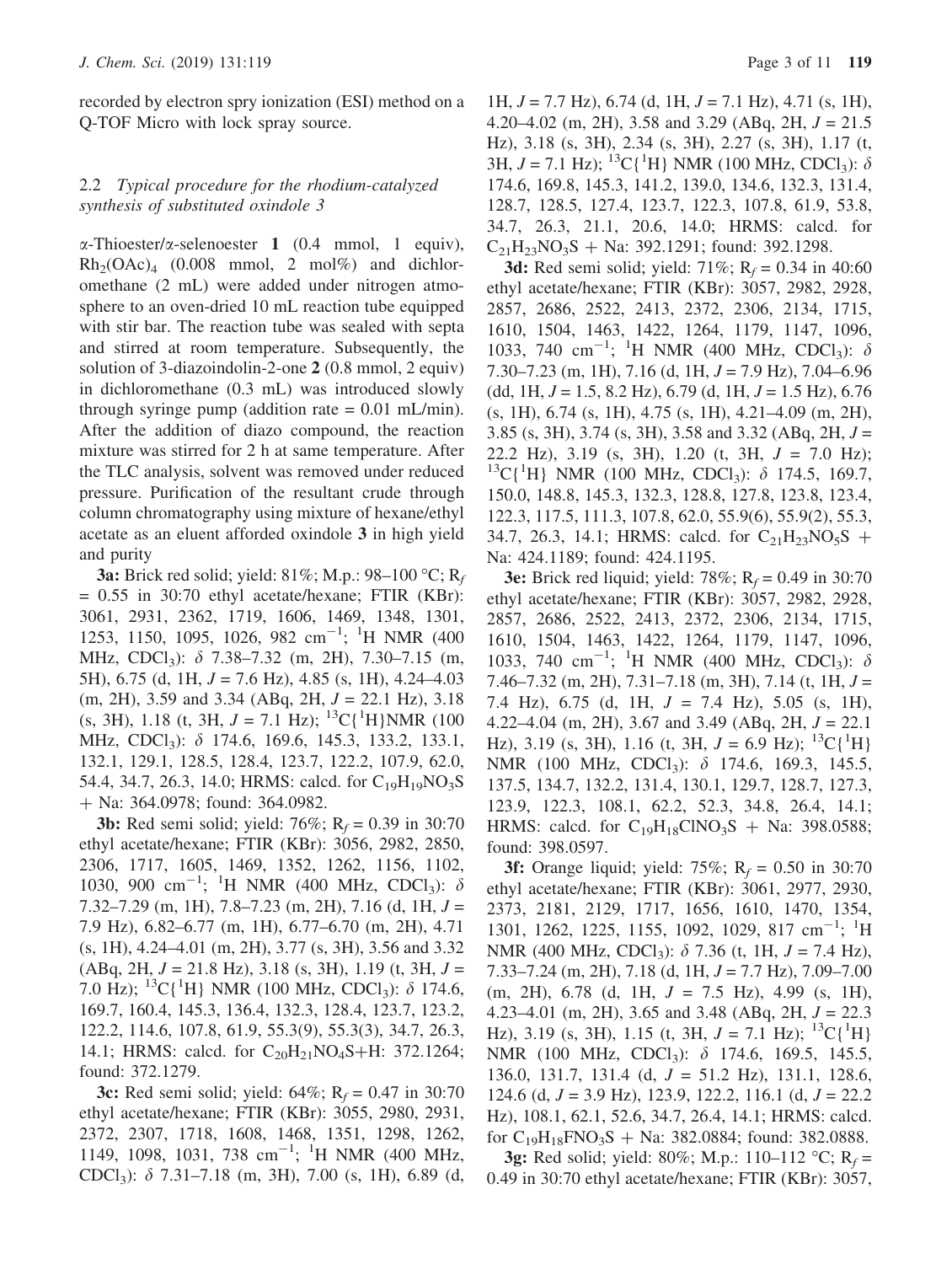2978, 2937, 2364, 2314, 1719, 1607, 1470, 1350, 1300, 1261, 1152, 1096, 1023, 983 cm<sup>-1</sup>; <sup>1</sup>H NMR (400 MHz, CDCl<sub>3</sub>):  $\delta$  7.31–7.18 (m, 5H), 7.13 (d, 1H,  $J = 8.0$  Hz), 6.76 (d, 1H,  $J = 7.6$  Hz), 4.83 (s, 1H), 4.22–4.05 (m, 2H), 3.63 and 3.44 (ABq, 2H,  $J = 22.5$ Hz), 3.19 (s, 3H), 1.19 (t, 3H,  $J = 7.1$  Hz); <sup>13</sup>C{<sup>1</sup>H} NMR (100 MHz, CDCl<sub>3</sub>):  $\delta$  174.4, 169.3, 145.5, 134.7, 134.5, 131.6(6), 131.6(0), 129.2, 128.6, 123.6, 122.2, 108.1, 62.1, 54.4, 34.7, 26.3, 14.0; HRMS: calcd. for  $C_{19}H_{18}CINO_3S + Na: 398.0588$ ; found: 398.0589.

**3h:** Orange solid; yield: 81%; M.p.: 154–156 °C; R<sub>f</sub>  $= 0.45$  in 30:70 ethyl acetate/hexane; FTIR (KBr): 3057, 2983, 2833, 2359, 2309, 1720, 1602, 1463, 1346, 1266, 1153, 1101, 1026, 944, 896 cm<sup>-1</sup>; <sup>1</sup>H NMR (400 MHz, CDCl<sub>3</sub>):  $\delta$  7.10–7.03 (m, 3H), 6.98 (d, 1H,  $J = 7.9$  Hz), 6.59–6.49 (m, 3H), 4.56 (s, 1H), 4.07–3.83 (m, 2H), 3.40 and 3.16 (ABq, 2H,  $J = 21.6$ ) Hz), 3.01 (s, 3H), 1.01 (t, 3H,  $J = 7.1$  Hz), 0.78 (s, 9H), 0.01 (s, 6H); <sup>13</sup>C{<sup>1</sup>H} NMR (100 MHz, CDCl<sub>3</sub>):  $\delta$ 174.5, 169.7, 156.7, 145.3, 136.3, 132.3, 128.4, 124.1, 123.8, 122.3, 120.8, 107.7, 61.9, 55.1, 34.7, 26.3, 25.6, 18.2, 14.1, -4.4; HRMS: calcd. for  $C_{25}H_{33}NO_4SSi +$ Na: 494.1792; found: 494.1789.

**3i:** Red solid; yield: 88%; M.p.: 122–124 °C; R<sub>f</sub> = 0.34 in 40:60 ethyl acetate/hexane; FTIR (KBr): 3061, 2971, 2931, 2367, 1717, 1655, 1608, 1464, 1415, 1348, 1298, 1253, 1160, 1128, 1032 cm<sup>-1</sup>; <sup>1</sup>H NMR  $(400 \text{ MHz}, \text{CDCl}_3)$ :  $\delta$  8.39 (d, 1H, J = 4.7 Hz), 7.47 (t, 1H,  $J = 7.8$  Hz), 7.27 (t, 1H,  $J = 7.3$  Hz), 7.22 (d, 1H,  $J = 7.8$  Hz), 7.16 (d, 1H,  $J = 8.0$  Hz), 7.03–6.95 (m, 1H), 6.75 (d, 1H,  $J = 7.4$  Hz), 5.76 (s, 1H), 4.29–4.09  $(m, 2H), 3.73$  (s, 2H), 3.19 (s, 3H), 1.22 (t, 3H,  $J = 7.0$ Hz); <sup>13</sup>C{<sup>1</sup>H} NMR (100 MHz, CDCl<sub>3</sub>):  $\delta$  174.8, 170.0, 156.8, 149.3, 145.4, 136.2, 132.1, 128.6, 124.2, 122.1, 121.9, 120.1, 107.9, 62.1, 48.8, 35.0, 26.3, 14.1; HRMS: calcd. for  $C_{18}H_{18}N_2O_3S$  + Na: 343.1111; found: 343.1123.

**3m:** Red semi solid; yield: 73%;  $R_f = 0.44$  in 30:70 ethyl acetate/hexane; FTIR (KBr): 3057, 2989, 2412, 2359, 2308, 1728, 1608, 1467, 1424, 1354, 1265, 1213, 1159, 1025, 967 cm<sup>-1</sup>; <sup>1</sup>H NMR (400 MHz, CDCl<sub>3</sub>):  $\delta$  7.42–7.31 (m, 2H), 7.30–7.19 (m, 5H), 6.64 (d, 1H,  $J = 7.0$  Hz), 4.84 (s, 1H), 4.46 and 4.41 (AB q, 2H,  $J = 17.6$  Hz), 4.26-4.09 (m, 4H), 3.66 and 3.39  $(ABq, 2H, J = 22.2 Hz), 1.27 (t, 3H, J = 7.1 Hz), 1.19$  $(t, 3H, J = 7.1 \text{ Hz})$ ; <sup>13</sup>C{<sup>1</sup>H} NMR (100 MHz, CDCl<sub>3</sub>): d 174.5, 169.6, 167.6, 144.0, 133.4, 133.2, 132.4, 129.2, 128.6, 123.6, 122.7, 108.0, 62.1, 61.9, 54.5, 41.5, 34.5, 14.2, 14.1; HRMS: calcd. for  $C_{22}H_{23}NO_5$ S+ H: 414.1370; found: 414.1379.

**3n:** Red solid; yield: 82%; M.p.: 112–114 °C;  $R_f =$ 0.48 in 30:70 ethyl acetate/hexane; FTIR (KBr): 3063, 2977, 2927, 2861, 2360, 1729, 1607, 1468, 1353, 1310, 1207, 1160, 1025, 969 cm<sup>-1</sup>; <sup>1</sup>H NMR (400 MHz, CDCl<sub>3</sub>):  $\delta$  7.37 (d, 2H,  $J = 6.8$  Hz), 7.31–7.20  $(m, 4H), 6.67$  (d, 1H,  $J = 8.4$  Hz), 5.49 (s, 1H), 4.31–4.07 (m, 2H), 3.77 and 3.29 (ABq, 2H,  $J = 22.3$ ) Hz), 3.17 (s, 3H), 1.23 (t, 3H,  $J = 7.1$  Hz); <sup>13</sup>C{<sup>1</sup>H} NMR (100 MHz, CDCl<sub>3</sub>): δ 174.4, 168.8, 144.4, 134.0, 132.9, 131.3, 129.2, 129.1, 128.7, 127.7, 126.0, 108.7, 62.5, 52.9, 35.7, 26.4, 14.1; HRMS: calcd. for  $C_{19}H_{18}CINO_3S + Na: 398.0588$ ; found: 398.0599.

**3o:** Orange liquid; yield:  $81\%$ ;  $R_f = 0.50$  in 30:70 ethyl acetate/hexane; FTIR (KBr): 3063, 2974, 2929, 1721, 1601, 1465, 1342, 1291, 1236, 1151, 1100, 1026, 809 cm<sup>-1</sup>; <sup>1</sup>H NMR (400 MHz, CDCl<sub>3</sub>):  $\delta$  7.46  $(d, 1H, J = 8.5 Hz), 7.38 (d, 2H, J = 7.9 Hz), 7.30–7.20$  $(m, 3H), 6.62$  (d, 1H,  $J = 8.2$  Hz), 5.54 (s, 1H), 4.27–4.12 (m, 2H), 3.83 and 3.36 (ABq, 2H,  $J = 22.4$ ) Hz), 3.16 (s, 3H), 1.22 (t, 3H,  $J = 7.2$  Hz);  $^{13}C(^{1}H)$ NMR (100 MHz, CDCl<sub>3</sub>):  $\delta$  174.2, 168.8, 145.0, 133.9, 133.2, 132.8, 132.4, 129.0, 128.6, 125.9, 117.6, 109.1, 62.4, 55.4, 35.7, 26.3, 14.1; HRMS: calcd. for  $C_{19}H_{18}BrNO_3S + Na$ : 442.0083; found: 442.0085.

3p: Red semi solid; yield: 74%;  $R_f = 0.47$  in 30:70 ethyl acetate/hexane; FTIR (KBr): 3057, 2985, 2936, 2306, 1716, 1619, 1472, 1425, 1361, 1265, 1163, 740 cm<sup>-1</sup>; <sup>1</sup>H NMR (400 MHz, CDCl<sub>3</sub>):  $\delta$  7.35 (d, 2H, J = 7.7 Hz),  $7.28 - 7.22$  (m, 3H), 6.95 (t, 1H,  $J = 9.4$  Hz), 6.66 (dd, 1H,  $J = 3.8$ , 8.5 Hz), 5.24 (s, 1H), 4.26–4.14  $(m, 2H), 3.72$  and 3.31 (ABq, 2H,  $J = 22.9$  Hz), 3.17  $(s, 3H)$ , 1.22 (t, 3H,  $J = 7.1$  Hz); <sup>13</sup>C{<sup>1</sup>H} NMR (100) MHz, CDCl<sub>3</sub>):  $\delta$  174.6, 168.8, 156.5 (d,  $J = 242.5$  Hz), 141.5, 133.7, 132.8, 129.1, 128.7, 125.7 (d, J = 3.4 Hz), 121.7 (d,  $J = 16.6$  Hz), 114.4 (d,  $J = 24.9$  Hz), 108.2 (d,  $J = 8.5$  Hz), 62.5, 49.0, 35.6, 26.4, 14.1; HRMS: calcd. for  $C_{19}H_{18}FNO_3S + Na$ : 382.0884; found: 382.0893.

**3q:** Orange solid; yield: 67%; M.p.: 132–134 °C;  $R_f$  $= 0.42$  in 40:60 ethyl acetate/hexane; FTIR (KBr): 3368, 3302, 2926, 2855, 2360, 1713, 1610, 1473, 1358, 1286, 1251, 1160, 1073, 1028, 747 cm<sup>-1</sup>; <sup>1</sup>H NMR (400 MHz, CDCl<sub>3</sub>):  $\delta$  8.17 (d, 1H, J = 8.3 Hz); 7.39 (d, 2H,  $J = 7.6$  Hz), 7.33–7.21 (m, 3H), 6.82 (d, 1H,  $J = 8.6$  Hz), 5.26 (s, 1H), 4.25 (q, 2H,  $J = 7.0$  Hz), 3.58 and 2.97 (ABq, 2H,  $J = 21.8$  Hz), 3.23 (s, 3H), 1.26 (t, 3H,  $J = 7.0$  Hz); <sup>13</sup>C{<sup>1</sup>H} NMR (100 MHz, CDCl3): d 174.0, 168.3, 149.7, 142.3, 134.1, 133.8, 130.8, 129.4, 129.1, 127.8, 125.9, 107.1, 62.7, 54.0, 35.0, 26.6, 14.1; HRMS: calcd. for  $C_{19}H_{18}N_2O_5S$  + Na: 409.0829; found: 409.0835.

3r: Orange semi solid; yield: 70%;  $R_f = 0.41$  in 40:60 ethyl acetate/hexane; FTIR (KBr): 3057, 2986, 2308, 1711, 1611, 1472, 1431, 1358, 1266, 1163, 1076, 1029, 897 cm<sup>-1</sup>; <sup>1</sup>H NMR (400 MHz, CDCl<sub>3</sub>):  $\delta$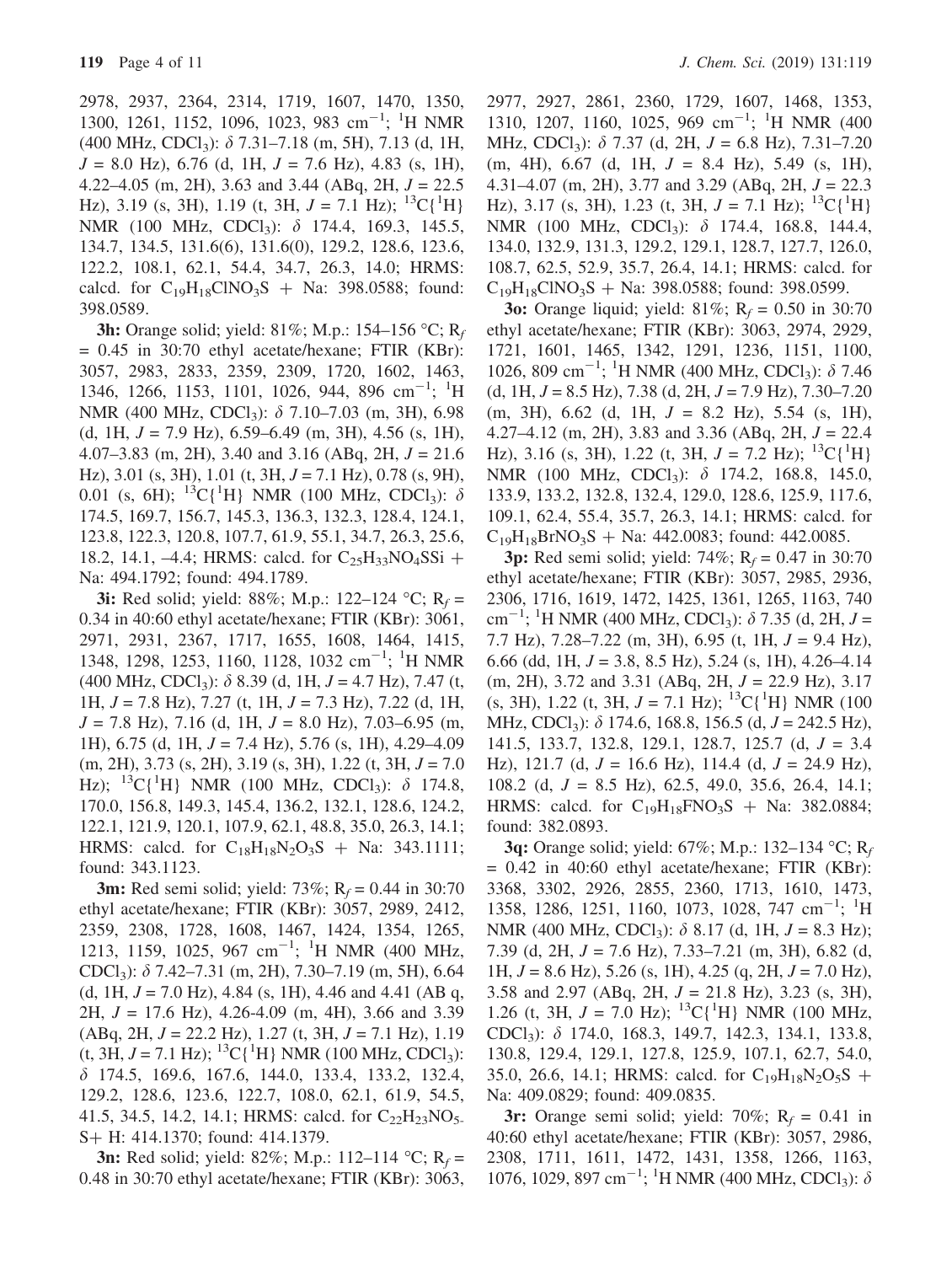7.34 (d, 2H), 7.28–7.17 (m, 3H), 6.75 (d, 1H,  $J = 8.4$ Hz), 6.66 (d, 1H,  $J = 8.4$  Hz), 5.33 (s, 1H), 4.18 (q, 2H,  $J = 7.0$  Hz), 3.70 (s, 3H), 3.61 and 3.12 (ABq, 2H,  $J =$ 22.0 Hz), 3.15 (s, 3H), 1.21 (t, 3H, J = 7.2 Hz); <sup>13</sup>C{<sup>1</sup>H} NMR (100 MHz, CDCl<sub>3</sub>):  $\delta$  174.5, 169.6, 152.2, 138.1, 133.8, 133.7, 128.8, 128.3, 125.5, 123.3, 110.1, 107.7, 62.0, 56.4, 49.9, 35.4, 26.2, 14.2; HRMS: calcd. for  $C_{20}H_{21}NO_4S + H: 372.1264$ ; found: 372.1278.

**5a:** Red semi solid; yield:  $71\%$ ; R<sub>f</sub> = 0.51 in 40:60 ethyl acetate/hexane; FTIR (Neat): 3426, 3064, 2984, 2252, 1709, 1608, 1470, 1349, 1301, 1251, 1184, 1131, 1027, 984, 912 cm<sup>-1</sup>; <sup>1</sup>H NMR (400 MHz, CDCl<sub>3</sub>):  $\delta$  7.50–7.38 (m, 2H), 7.31 (t, 1H,  $J = 7.3$  Hz), 7.27 (m, 4H), 6.76–6.66 (m, 1H), 4.83 (s, 1H), 4.22–4.05 (m, 2H), 3.47 and 3.18 (ABq, 2H,  $J = 22.1$ ) Hz), 3.18 (s, 3H), 1.19 (t, 3H,  $J = 7.1$  Hz);  $^{13}C(^{1}H)$ NMR (100 MHz, CDCl<sub>3</sub>):  $\delta$  174.5, 170.3, 145.2, 136.0, 132.7, 129.1, 129.0, 128.4, 128.2, 123.5, 122.6, 107.6, 61.9, 45.9, 34.6, 26.4, 14.1; HRMS: calcd. for  $C_{19}H_{19}NO_3Se+H: 390.0603$ ; found: 390.0608.

**5b:** Red semi liquid; yield:  $76\%$ ; R<sub>f</sub> = 0.55 in 30:70 ethyl acetate/hexane; FTIR (Neat): 3431, 3061, 2935, 1718, 1618, 1469, 1228, 1125, 1025, 956, 811 cm<sup>-1</sup>; <sup>1</sup>H NMR (400 MHz, CDCl<sub>3</sub>):  $\delta$  7.48–7.40 (m, 2H), 7.32 (t, 1H,  $J = 7.4$  Hz), 7.28–7.16 (m, 5H), 6.71 (d, 1H,  $J = 7.4$  Hz), 4.85 (s, 1H), 3.68 (s, 3H), 3.47 and 3.15 (ABq, 2H,  $J = 22.2$  Hz), 3.18 (s, 3H); <sup>13</sup>C{<sup>1</sup>H} NMR (100 MHz, CDCl<sub>3</sub>): δ 174.5, 170.8, 145.2, 136.1, 132.7, 131.6, 129.2, 129.1, 128.5, 123.5, 122.7, 107.6, 52.9, 45.8, 34.6, 26.4; HRMS: calcd. for  $C_{18}H_{16}NO_3Se + H: 376.0446$ ; found: 376.0448.

**5c:** Red semi liquid; yield:  $63\%$ ; R<sub>f</sub> = 0.40 in 40:60 ethyl acetate/hexane; FTIR (Neat): 3433, 3057, 2978, 2932, 2333, 2091, 1730, 1606, 1466, 1355, 1207, 1025, 932, 871 cm<sup>-1</sup>; <sup>1</sup>H NMR (400 MHz, CDCl<sub>3</sub>):  $\delta$ 7.49–7.39 (m, 2H), 7.36–7.29 (m, 1H), 7.28–7.18 (m, 4H), 6.60 (d, 1H,  $J = 7.3$  Hz), 4.82 (s, 1H), 4.43 (s, 2H), 4.22 (q, 2H,  $J = 7.1$  Hz), 4.18–4.08 (m, 2H), 3.53 and 3.19 (ABq, 2H,  $J = 22.2$  Hz), 1.27 (t, 3H,  $J = 7.1$ Hz), 1.19 (t, 3H,  $J = 7.0$  Hz); <sup>13</sup>C{<sup>1</sup>H} NMR (100 MHz, CDCl<sub>3</sub>): δ 174.4, 170.3, 167.5, 143.8, 136.1, 133.0, 131.5, 129.1 (8), 129.1 (1), 128.4, 123.2, 123.0, 107.6, 61.9, 61.8, 45.8, 41.4, 34.3, 14.2, 14.0; HRMS: calcd. for  $C_{22}H_{24}NO_5Se$  +H: 462.0814; found: 462.0814.

**5d:** Red semi liquid; yield:  $69\%$ ; R<sub>f</sub> = 0.51 in 40:60 ethyl acetate/hexane; FTIR (Neat): 3419, 3055, 2980, 2930, 1955, 1717, 1605, 1462, 1340, 1229, 1162, 1026, 965 cm<sup>-1</sup>; <sup>1</sup>H NMR (400 MHz, CDCl<sub>3</sub>):  $\delta$ 7.47–7.37 (m, 2H), 7.36–7.23 (m, 6H), 7.23–7.15 (m, 3H), 7.11 (t, 1H,  $J = 7.9$  Hz), 6.60 (d, 1H,  $J = 7.7$  Hz), 4.90 and 4.84 (ABq, 2H,  $J = 15.6$  Hz), 4.84 (s, 1H), 4.23–4.03 (m, 2H), 3.53 and 3.20 (ABq, 2H,  $J = 22.2$ ) Hz), 1.19 (t, 3H,  $J = 7.1$  Hz);  $^{13}C(^{1}H)$  NMR (100) MHz, CDCl<sub>3</sub>): δ 174.5, 170.3, 144.1, 136.2, 135.8, 132.8, 129.1, 128.8, 128.3, 128.1, 127.7, 127.4, 123.5, 122.6, 108.5, 61.9, 45.7, 43.8, 34.5, 14.1; HRMS: calcd. for  $C_2$ <sub>5</sub>H<sub>23</sub>NO<sub>3</sub>Se +H: 466.0916; found: 466.0918.

**5e:** Red semi liquid; yield:  $66\%$ ; R<sub>f</sub> = 0.51 in 40:60 ethyl acetate/hexane; FTIR (Neat): 3407, 3059, 2926, 2858, 1720, 1602, 1465, 1345, 1302, 1224, 1134, 1027, 806 cm<sup>-1</sup>; <sup>1</sup>H NMR (400 MHz, CDCl<sub>3</sub>):  $\delta$ 7.48–7.38 (m, 3H), 7.34–7.27 (m, 1H), 7.24–7.15 (m, 2H), 6.57 (d, 1H,  $J = 8.3$  Hz), 5.58 (s, 1H), 4.28–4.09  $(m, 2H), 3.69$  and  $3.17$  (ABq, 2H,  $J = 21.9$  Hz),  $3.19$  $(s, 2H)$ , 1.24  $(s, 3H, J = 7.1 \text{ Hz})$ ; <sup>13</sup>C{<sup>1</sup>H} NMR (100) MHz, CDCl<sub>3</sub>): δ 174.2, 169.3, 144.8, 136.5, 133.1, 132.4, 129.1, 129.0, 127.8, 126.1, 117.7, 108.8, 62.5, 47.0, 35.8, 26.3, 14.1; HRMS: calcd. for  $C_{19}H_{18}$ BrNO<sub>3</sub>Se +H: 467.9708; found: 467.9704.

**5f:** Red semi liquid; yield:  $71\%$ ; R<sub>f</sub> = 0.51 in 40:60 ethyl acetate/hexane; FTIR (Neat): 3454, 3061, 2934, 1718, 1618, 1472, 1347, 1289, 1236, 1125, 1026, 957 cm<sup>-1</sup>; <sup>1</sup>H NMR (400 MHz, CDCl<sub>3</sub>):  $\delta$  7.41(d, 2H, J = 7.6 Hz), 7.33–7.24 (m, 1H), 7.18 (t, 2H,  $J = 7.3$  Hz), 6.90 (t, 1H,  $J = 9.6$  Hz), 6.62 (dd, 1H,  $J = 8.4$ , 3.7 Hz), 5.27 (s, 1H), 4.20 (q, 2H,  $J = 6.9$  Hz), 3.58 and 3.13  $(ABq, 2H, J = 22.2 Hz), 3.16$  (s, 3H), 1.23 (t, 3H,  $J =$ 7.0 Hz); <sup>13</sup>C{<sup>1</sup>H} NMR (100 MHz, CDCl<sub>3</sub>):  $\delta$  174.5, 169.3, 156.7 (d, J = 242.7 Hz) 141.3, 136.3, 129.1, 127.9, 125.7, 122.3, 114.3 (d,  $J = 25.2$  Hz), 107.8 (d,  $J = 8.7$  Hz), 62.4, 40.5, 35.5, 26.4, 14.1; HRMS: calcd. for  $C_{19}H_{18}FNO_3Se + H: 407.0436$ ; found: 407.0439.

Synthesis of sulfone 6: *m*-CPBA (121 mg, 0.7036) mmol) was added to a solution of oxindole 3 (80 g,  $0.2345$  mmol) in  $CH<sub>2</sub>Cl<sub>2</sub>$  (10 mL) in 25 mL round bottom flask. The reaction mixture was stirred at room temperature for 2 h and analyzed by TLC. After completion, the reaction mixture was diluted with  $CH_2Cl_2$  $(10 \text{ mL})$  and neutralized by aq. NaHCO<sub>3</sub>. The organic layer was separated and evaporated under the reduced pressure. The resultant residue was purified by column chromatography using EtOAc/hexane as eluent to give sulfone 6 as green semi-liquid in 78% yield.  $R_f = 0.38$  in 40:70 ethyl acetate/hexane; FTIR (Neat): 3426, 3064, 2984, 2252, 1709, 1608, 1470, 1349, 1301, 1251, 1184, 1131, 1027, 984, 912 cm<sup>-1</sup>; <sup>1</sup>H NMR (400 MHz, CDCl<sub>3</sub>):  $\delta$  7.73–7.59 (m, 3H), 7.47 (d, 2H,  $J = 7.6$  Hz),  $7.22$  (m,  $1H, J = 7.8$  Hz),  $7.15$  (d,  $1H, J = 8.0$  Hz),  $6.83$  (d, 1H,  $J = 7.6$  Hz),  $5.09$  (s, 1H),  $4.32-4.06$  (m, 2H),  $3.46$ and 3.37 (ABq, 2H,  $J = 22.0$  Hz), 3.19 (s, 3H), 1.21 (t, 3H,  $J = 7.1$  Hz); <sup>13</sup>C{<sup>1</sup>H} NMR (100 MHz, CDCl<sub>3</sub>):  $\delta$ 174.0, 164.3, 145.5, 136.6, 134.5, 130.0, 128.8, 128.4, 126.3, 124.3, 123.2, 109.2, 72.3, 62.8, 34.8, 26.4, 13.9;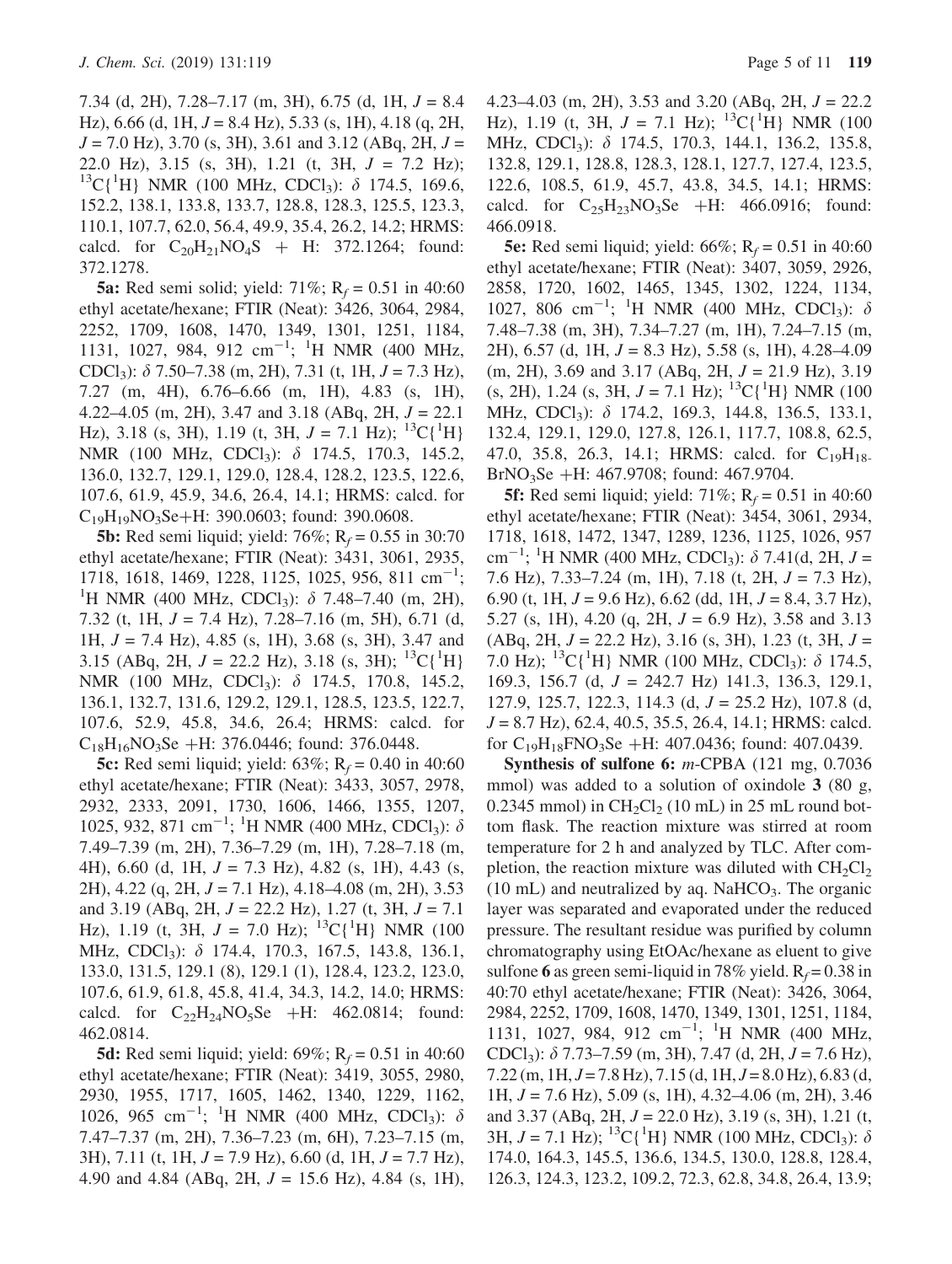HRMS: calcd. for  $C_{18}H_{18}NO_5S + H: 360.0900$ ; found: 360.0890.

### 3. Results and Discussion

Initially,  $\alpha$ -thioester 1a derived from thiophenol and 3-diazoindolin-2-one 2a derived from isatins, were chosen as model substrates to study the rhodium-catalyzed Sommelet-Hauser type rearrangement (Table 1). Thus, one equivalent of  $\alpha$ -thioester **1a** was treated with one equivalent of 3-diazoindolin-2-one 2a in the presence of 2 mol% of rhodium acetate in toluene at 120  $\degree$ C. To our delight, the formation of expected C4-thioalkylated oxindole product 3a was observed in 76% yield (Table 1, entry 1). The formation and structure of oxindole 3a was unambiguously confirmed by X-ray analysis (Figure 2).<sup>22</sup> After the successful confirmation of the product, attempts were devoted to optimize the reaction. The use of DCM as a solvent at 40  $\degree$ C with equimolar amount of 1a and 2a also afforded the expected product 3a in comparable yield within 4 h (Table 1, entry 2). Next, the reaction temperature was decreased from 40  $^{\circ}$ C to room temperature in DCM, which gave the product 3a in decreased yield (Table 1, entry 3). Interestingly, increasing the amount of 2a in DCM at room temperature showed significant improvement in the reaction (Table 1, entry 4 and 5). The best yield of 81% of 3a was observed with two equivalents of 2a.



Figure 2. ORTEP diagram of oxindole 3a.

On the other hand, the reaction of two equivalents of 1a and one equivalent of 2a gave only 59% of 3a (Table 1, entry 6). Keeping the equivalents of reagents, DCM and room temperature as a constant, decrease the catalyst loading from 2 mol% to 1 mol% gave the product 3a in diminished yield (Table 1, entry 7). Furthermore, replacing the catalyst  $Rh_2(OAc)_4$  with  $Rh<sub>2</sub>(Oct)<sub>4</sub>$  also led to the formation of product 3a in comparable yield (Table 1, entry 8). Similarly, changing the solvent from DCM to chloroform also gave the product in 78% yield (Table 1, entry 9). From all the above optimization studies, following conditions were chosen for studying the scope and generality of the present Sommelet-Hauser type rearrangement:  $\alpha$ -thioester 1a (1 equiv), 3-diazoindolin-2-one 2a (2 equiv),  $Rh_2(OAc)_4$  (2 mol%), dichloromethane, rt, 2 h.

Table 1. Rhodium-catalyzed Sommelet-Hauser type rearrangemen: optimization studies<sup>a</sup>



| Entry          | 1a(Xequiv) | $2a$ (Y equiv) | Solvent           | Temp $(^{\circ}C)$ | Time (h) | Yield $(\%)^b$ |
|----------------|------------|----------------|-------------------|--------------------|----------|----------------|
|                |            |                | Toluene           | 120                |          | 76             |
|                |            |                | $CH_2Cl_2$        | 40                 |          | 72             |
| 3              |            |                | $CH_2Cl_2$        | rt                 |          | 61             |
| $\overline{4}$ |            | 1.5            | $CH_2Cl_2$        | rt.                |          | 70             |
|                |            |                | $CH_2Cl_2$        | rt.                |          | 81             |
| 6              |            |                | $CH_2Cl_2$        | rt                 |          | 59             |
| $7^{\circ}$    |            |                | $CH_2Cl_2$        | rt.                |          | 68             |
| 8 <sup>d</sup> |            |                | $CH_2Cl_2$        | rt                 |          | 80             |
| 9              |            |                | CHCl <sub>3</sub> | rt                 |          | 78             |

<sup>a</sup> Reaction conditions:  $\alpha$ -thioester 1a (X equiv), 3-diazoindolin-2-one 2a (Y equiv), Rh<sub>2</sub>(OAc)<sub>4</sub> (2 mol%), solvent, temp, time

**b** Isolated yields

 $\rm\thinspace c\thinspace$  Rh<sub>2</sub>(OAc)<sub>4</sub> (1 mol%) was used

 $d$  Rh<sub>2</sub>(Oct)<sub>4</sub> (2 mol%) was used.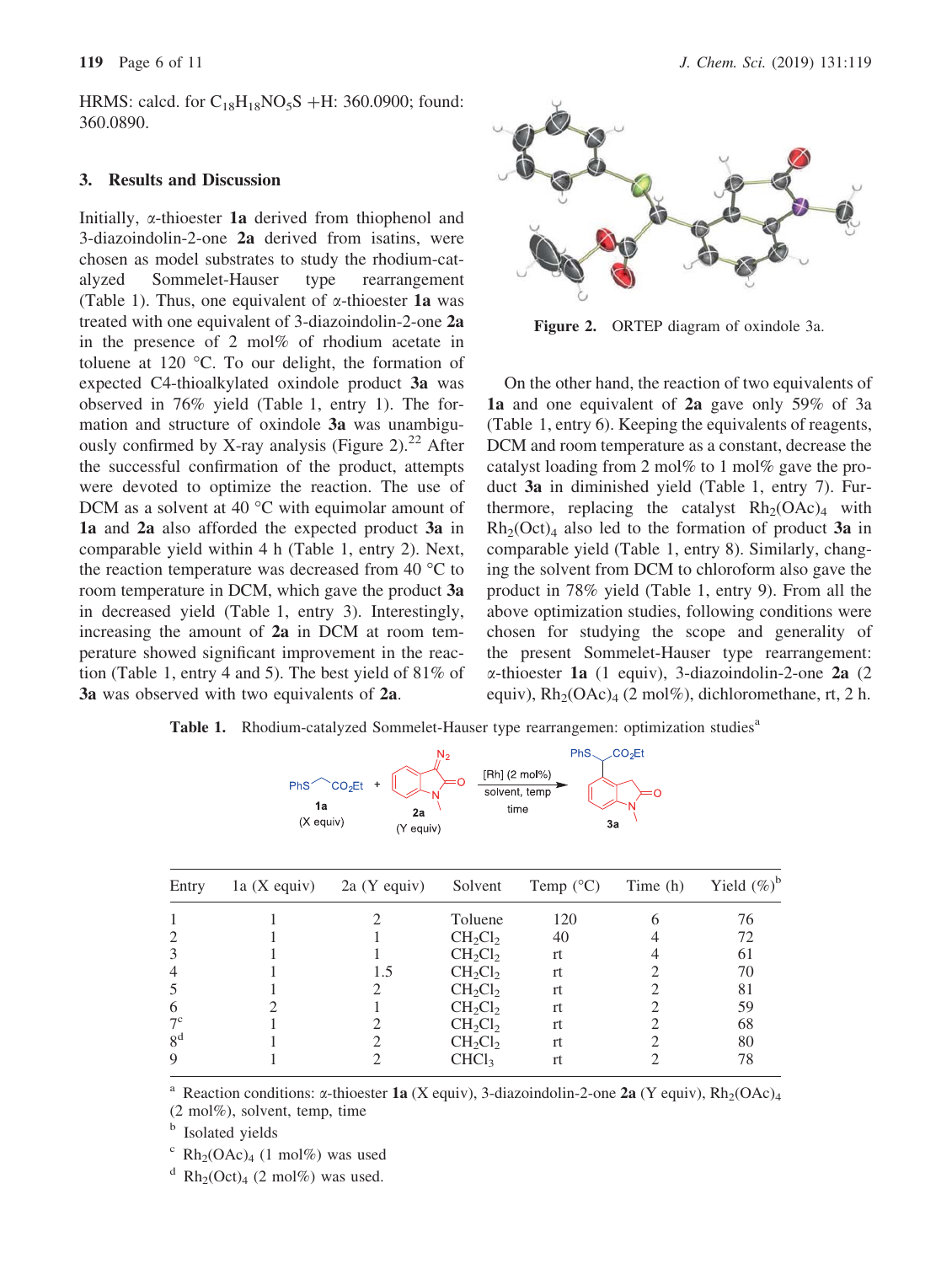Having found the best-optimized conditions, next, the generality of the developed transformation was examined with respect to various  $\alpha$ -thioester 1. At first, scope of various arene substitutions in  $\alpha$ -thioester was investigated. As can be seen in Scheme 2, all the substituted  $\alpha$ -thioester 1 afforded the corresponding oxindoles 3 in good yield. For instance, replacing of phenyl with electron-rich arene moieties such as 4-methoxy and 2,3-dimethoxyphenyl substituted a-thioesters afforded corresponding C4-thioalkylated oxindoles 3b and 3d in  $\sim$  70% yields under the optimized conditions. Similarly, the present method was successfully applied to the haloarene-substituted a-thioesters for the synthesis of synthetically useful halo substituted oxindoles  $3e-3g$  in excellent yields.

Importantly, sterically hindered ortho-substituted 2,4-dimethylphenyl substituted  $\alpha$ -thioesters underwent smooth reaction with 2a to provide the corresponding oxindole 3c in 64% yield. Interestingly, acid-sensitive, silyloxyarene substituted a-thioester was also welltolerated under the optimized conditions to give oxindole 3h in 81% yield. Furthermore,  $\alpha$ -thioester derived from pyridine-2-thiol also worked well under the optimized conditions to furnish oxindole 3i in 88% yield. On the other hand, the replacement of ester moiety with other electron-withdrawing groups, such as methyl ketone, carboxamide and nitro group, failed to afford the expected C4-substituted product 3j–3l. This is possibly due to the less acidity of C-H bond in carboxamide and high stability of the anion generated from nitro derivatives.

Successively, the scope of 3-diazoindolin-2-one 2 was also examined under the present optimized conditions (Scheme 3). N-substituted diazo derivatives such as methyl and functionalized alkyl group were subjected under rhodium-catalyzed reaction with 1a, which led to the formation of oxindole products 3a and 3m in 81% and 73% yields, respectively. C4-Functionalized chloro, bromo and fluoro substituted oxindole 3n–3p were achieved in good yield from corresponding substituted diazo compounds. It is important to note that both electron-withdrawing, 5-nitro-substituted and electron-donating, 5-methoxy-substituted diazo derivatives underwent smooth reaction to afford the oxindole products  $3q$  and  $3r$  in good yields. Unfortunately, the replacement of 3-diazoindolin-2-one 2 with cyclic diazoketone 2s under the optimized conditions failed to afford the corresponding product 3s.



**Scheme 2.** Synthesis of C4-thioalkylated oxindoles 3: Scope and limitation of  $\alpha$ -thioester 1.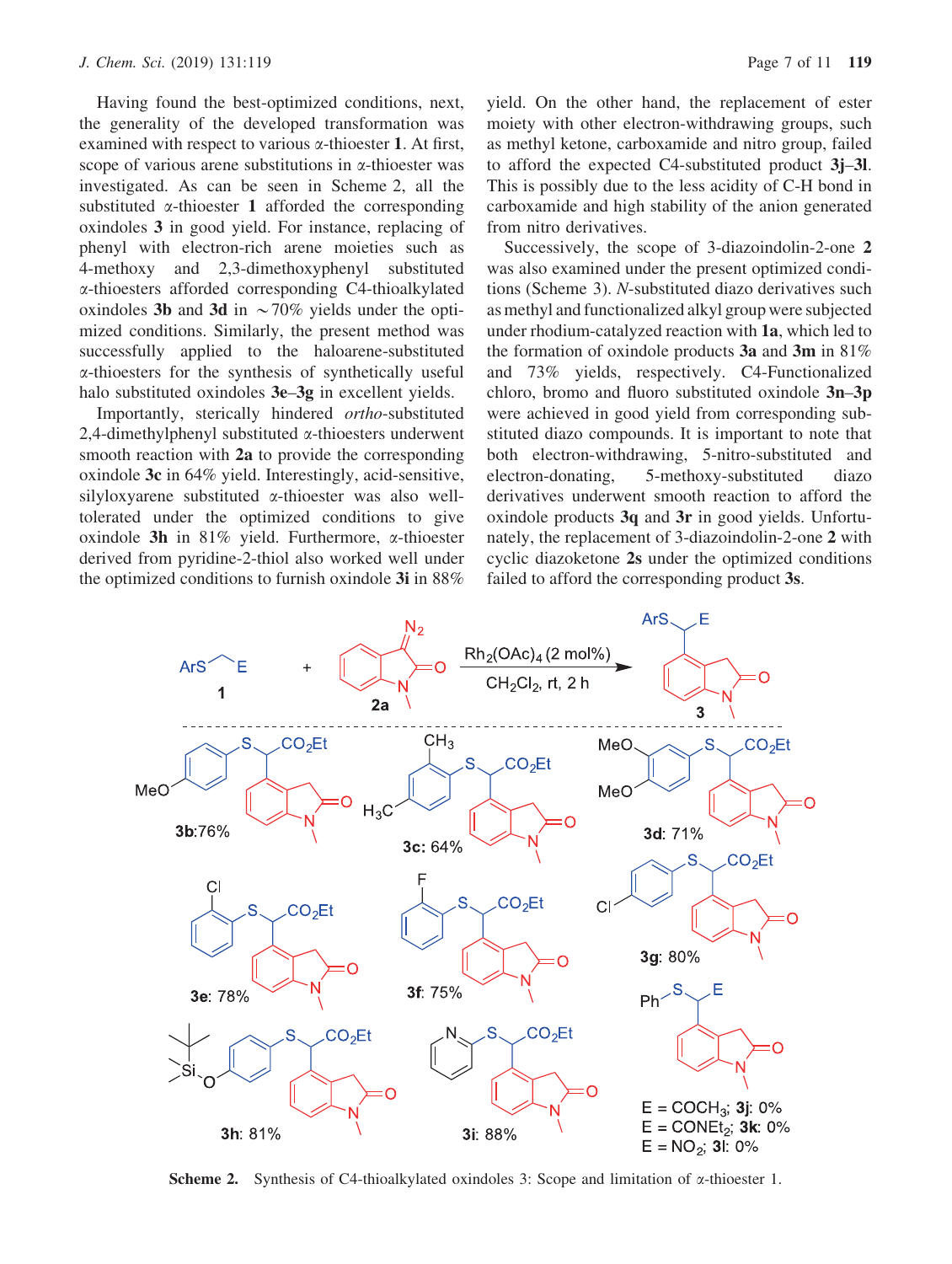

Scheme 3. Synthesis of C4-thioalkylated oxindoles 3: Scope and limitation of diazo compound 2.

After the successful development of Sommelet-Hauser type rearrangement of 3-diazoindolin-2-one with  $\alpha$ -thioester, next, the extension of the present reaction to a-selenoesters was envisaged for the synthesis of C4-selenoalkylated oxindole derivatives. Thus, one equivalent of  $\alpha$ -selenoester 4a was subjected to two equivalents of diazo compound 2a in the presence of 2 mol% of  $Rh_2(OAc)_4$  in dichloromethane at room temperature (Scheme 4). As expected, C4 selenoalkylated oxindole 5a was observed in 71% yield. This implies that the developed reaction works equally well for selenium-ylide derived the  $\alpha$ -selenoesters. Further, the scope of  $\alpha$ -selenoesters with various N-substituted diazo derivatives as examined. Replacement of ethyl ester with methyl ester in  $\alpha$ selenoesters gave the oxindole 5b in comparable yield. The reaction of functionalized alkyl and benzyl group containing diazo compound under standard conditions led to the formation of oxindole products 5c and 5d in 63% and 69% yields, respectively. Similarly, halo substituted oxindoles 5e–5f were also synthesized in good yield from corresponding diazo compounds. Unfortunately,  $\alpha$ -selenoesters derived from methyl 2-bromopropionate did not afford the expected oxindole 5g, possibly due to the steric hindrance.

After the successful demonstration of generality of the developed method, chemoselectivity of Sommelet-Hauser type rearrangement was examined with  $\alpha$ -thioesters and  $\alpha$ -selenoesters (Scheme 5). The



Scheme 4. Synthesis of C4-selenoalkylated oxindoles 5.

reaction of equimolar mixture of 1a and 4b with diazo compound 2a in the presence of 2 mol% of rhodium acetate in DCM afforded the mixture of oxindoles 3a and 5e in 59% overall yield with 1:1.2 ratio (Scheme 5a). This observation suggests that reactivity of a-selenoester towards Sommelet-Hauser type rearrangement under the developed conditions is significantly higher compared to  $\alpha$ -thioesters. Next, the possible synthetic conversion of oxindole 3a was also investigated (Scheme 5b). The sulfur moiety in the synthesized oxindole 3a was readily oxidized in the presence of *m*-CPBA at room temperature in  $CH_2Cl_2$ to corresponding sulfone 6 in 78% yield, which could be readily applied for subsequent synthetic manipulation.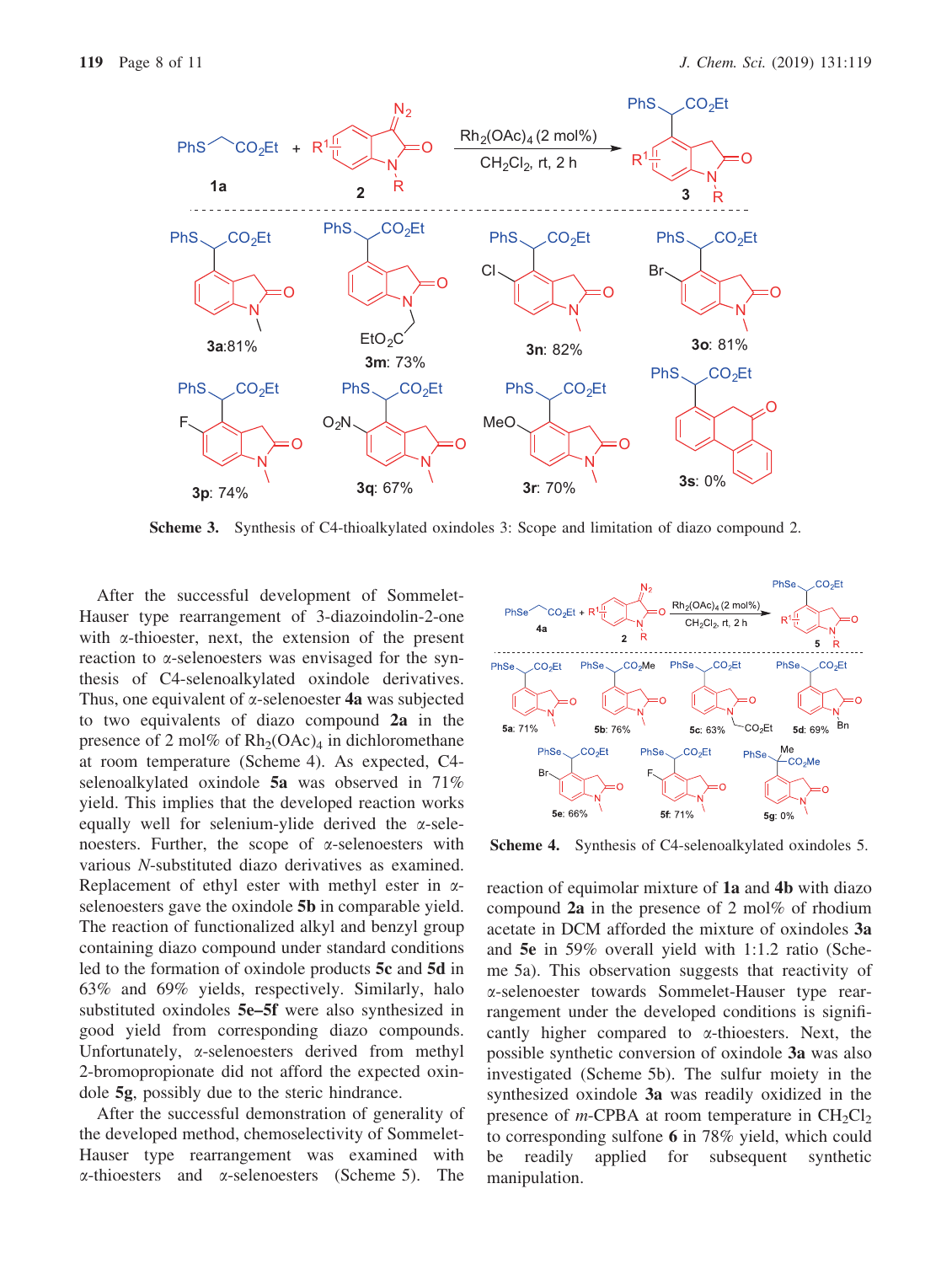

Scheme 5. Chemoselectivity and synthetic utility.

Having demonstrated the efficient synthesis of C4 chalcogenoalkylated oxindoles, based on the literature precedence, the plausible mechanism for the rhodiumcatalyzed transformation was postulated (Scheme 6). The reaction starts with the generation of reactive rhodium carbenoid A from diazo compound 2 and  $Rh<sub>2</sub>(OAc)<sub>4</sub>$ . Subsequent trapping of formed rhodium carbenoid A with  $\alpha$ -thioester/ $\alpha$ -selenoester 1/4 via nucleophilic attached would generate the metal-bound S/Se-ylide B. Regeneration of rhodium catalyst from metal-bound ylide  $\bf{B}$  would form the S/Se-ylide  $\bf{B}'$ . Intramolecular proton transfer in  $B'$  would provide rearranged ylide C. Formation of enone intermediate D could be readily realized through the [2, 3]-sigmatropic rearrangement of resultant ylide C. Finally, the expected oxindole product 3/5 could be achieved via the aromatization of intermediate D.

In conclusion, a general and efficient synthesis of C4-thioalkylated oxindoles has been accomplished

through rhodium-catalyzed Sommelet-Hauser type rearrangement of a-thioester with 3-diazoindolin-2 one. The developed reaction tolerates various reactive functional groups and allowed the selective synthesis of various C4-thioalkylated oxindoles in good yield to excellent yield. Furthermore, the developed reaction was successfully extended to a-selenoester for the synthesis of C4-selenoalkylated oxindoles. Importantly, the chemoselective experiment suggested the significant higher reactivity of  $\alpha$ -selenoesters towards metal carbenoids compared to a-thioesters.

### Supplementary Information (SI)

<sup>1</sup>H and <sup>13</sup>C NMR spectra of isolated compounds and CIF file containing crystallographic information of compound 3a are provided in the supporting information. Supplementary information is available at www.ias.ac.in/chemsci.



Scheme 6. A plausible mechanism.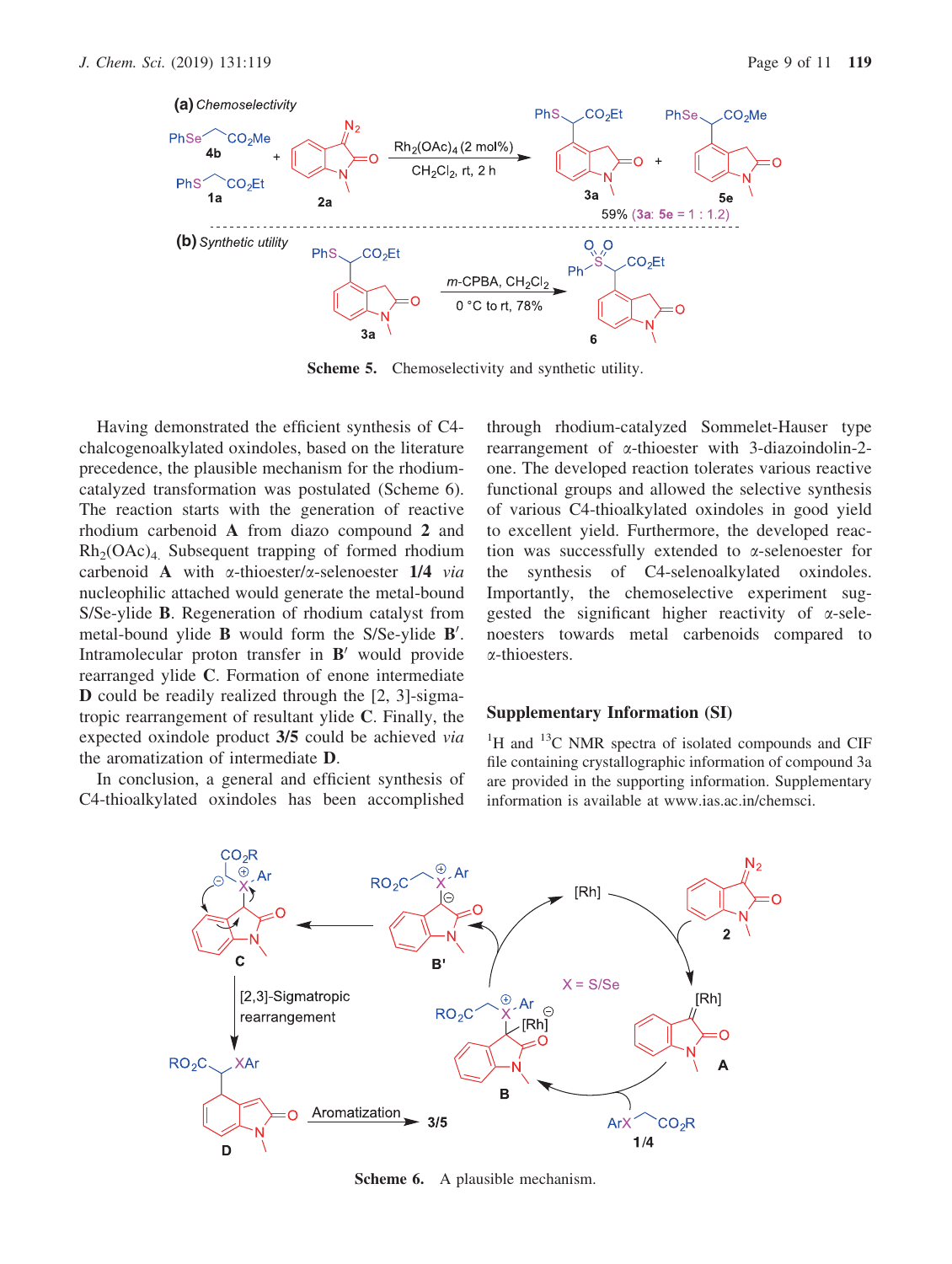### Acknowledgements

We thank DST-SERB (EMR/2016/003677) for the financial support and DST-FIST for ESI-MS facility. ACSR thanks the Council of Scientific & Industrial Research (CSIR) for fellowship.

### **References**

- 1. (a) Silva B V 2013 Isatin, a versatile molecule: studies in Brazil J. Braz. Chem. Soc. 24 707; (b) Manzoli L, Flacco M E, Boccia S, D'Andrea E, Panic N, Marzuillo C, Siliquini R, Ricciardi W, Villari P and Ioannidis J P A 2016 Generic versus brand-name drugs used in cardiovascular diseases Eur. J. Epidemiol. 31 351
- 2. Bazoui H, Zahouily M, Boulajaaj S, Sebti S and Zakarya D 2002 QSAR for anti-HIV activity of HEPT derivatives SAR OSAR Environ. Res. 13 567
- 3. (a) Tanaka S, Amling M, Neff L, Peyman A, Uhlmann E, Levy J B and Baron R 1996 c-Cbl is downstream of c-Src in a signalling pathway necessary for bone resorption Nature 383 528; (b) Hoffman R, Dennis I F and Donaldson J 1995 Protein binding modulates inhibition of the epidermal growth factor receptor kinase and DNA synthesis by tyrphostins Cancer Chemother. Pharmacol. 36 316
- 4. Renslo A R, Jaishankar P, Venkatachalam R, Hackbarth C, Lopez S, Patel D V and Gordeev M F 2005 Conformational Constraint in Oxazolidinone Antibacterials. Synthesis and Structure-Activity Studies of (Azabicyclo[3.1.0]hexylphenyl)oxazolidinones J. Med. Chem. 48 5009
- 5. Natarajan A, Guo Y, Harbinski F, Fan Y-H, Chen H, Luus L, Diercks J, Aktas H, Chorev M and Halperin J A 2004 Novel Arylsulfoanilide-Oxindole Hybrid as an Anticancer Agent That Inhibits Translation Initiation J. Med. Chem. 47 4979
- 6. (a) Gallagher G, Lavanchy P G, Wilson J W, Hieble J P and DeMarinis R M 1985 4-[2-(Di-n-propylamino)ethyl]-2(3H)-indolone: a prejunctional dopamine receptor agonist J. Med. Chem. 28 1533; (b) Kikuchi C, Hiranuma T and Koyama M 2002 Tetrahydrothienopyridylbutyl-tetrahydrobenzindoles: New Selective Ligands of the 5-HT7 Receptor Bioorg. Med. Chem. Lett. 12 2549; (c) Tokunaga T, Hume W E, Umezome T, Okazaki K, Ueki Y, Kumagai K, Hourai S, Nagamine J, Seki H, Taiji M, Noguchi H and Nagata R 2001 Oxindole Derivatives as Orally Active Potent Growth Hormone Secretagogues J. Med. Chem. 44 4641
- 7. (a) Dalpozzo R 2017 Catalytic asymmetric synthesis of hetero-substituted oxindoles Org. Chem. Front. 4 2063; (b) Dalpozzo R, Bartoli G and Bencivenni G 2012 Recent advances in organocatalytic methods for the synthesis of disubstituted 2- and 3-indolinones Chem. Soc. Rev. 41 7247
- 8. (a) Yang B H and Buchwald S L 1999 The Development of Efficient Protocols for the Palladium-Catalyzed Cyclization Reactions of Secondary Amides and Carbamates Org. Lett. 1 35; (b) van den Hoogenband A,

Lange J H M, Iwema-Bakker W I, den Hartog J A J, van Schaik J, Feenstra R W and Terpstra J W 2006 An efficient one-pot synthesis of novel 4-aryl-1-methyloxindoles Tetrahedron Lett. 47 4361; (c) Poondra R R and Turner N J 2005 Microwave-Assisted Sequential Amide Bond Formation and Intramolecular Amidation: A Rapid Entry to Functionalized Oxindoles Org. Lett. 7 863; (d) Dounay A B, Hatanaka K, Kodanko J J, Oestreich M, Overman L E, Pfeifer L A and Weiss M M 2003 Catalytic Asymmetric Synthesis of Quaternary Carbons Bearing Two Aryl Substituents. Enantioselective Synthesis of 3-Alkyl-3-Aryl Oxindoles by Catalytic Asymmetric Intramolecular Heck Reactions J. Am. Chem. Soc. 125 6261; (e) Correia V G, Abreu J C, Barata C A E and Andrade L H 2017 Iron-Catalyzed Synthesis of Oxindoles: Application to the Preparation of Pyrroloindolines Org. Lett. 19 1060; (f) Pang Y, Guan M, Zeng R and Zhao Y 2017 A practical approach for the synthesis of oxindole and isatin derivatives by Pd-catalyzed intramolecular amination Org. Chem. Front. 4 2408

- 9. Abe T, Kosaka Y, Asano M, Harasawa N, Mishina A, Nagasue M, Sugimoto Y, Katakawa K, Sueki S, Anada M and Yamada K 2019 Direct C4-Benzylation of Indoles via Tandem Benzyl Claisen/Cope Rearrangements Org. Lett. 21 826
- 10. Ye T and McKervey M A 1994 Organic Synthesis with a-Diazo Carbonyl Compounds Chem. Rev. 94 1091
- 11. Davies H M L and Beckwith R E J 2003 Catalytic Enantioselective C-H Activation by Means of Metal-Carbenoid-Induced C-H Insertion Chem. Rev. 103 2861
- 12. (a) Gillingham D and Fei N 2013 Catalytic X–H insertion reactions based on carbenoids Chem. Soc. Rev. 42 4918; (b) Guttenberger N and Breinbauer R 2017 C-H and C-C bond insertion reactions of diazo compounds into aldehydes Tetrahedron 73 6815
- 13. Ford A, Miel H, Ring A, Slattery C N, Maguire A R and McKervey M A 2015 Modern Organic Synthesis with  $\alpha$ -Diazocarbonyl Compounds Chem. Rev. 115 9981
- 14. (a) Aggarwal V K and Winn C L 2004 Catalytic, Asymmetric Sulfur Ylide-Mediated Epoxidation of Carbonyl Compounds: Scope, Selectivity, and Applications in Synthesis Acc. Chem. Res. 37 611; (b) Neuhaus J D, Oost R, Merad J and Maulide N 2018 Sulfur-Based Ylides in Transition-Metal-Catalysed Processes Top. Curr. Chem. 376 15
- 15. (a) Tayama E 2016 Ring-Substitution, Enlargement, and Contraction by Base-Induced Rearrangements of N-Heterocyclic Ammonium Salts Heterocycles 92 793; (b) Tayama E 2015 Recent Advances in the Base-Induced Sommelet–Hauser Rearrangement of Amino Acid Derived Ammonium Ylides Chem. Rec. 15 789; (c) Roy T, Gaykar R N, Bhattacharjee S and Biju A T 2019 The aryne Sommelet–Hauser rearrangement Chem. Commun. 55 3004
- 16. (a) Vedejs E and West F G 1986 Ylides by the desilylation of  $\alpha$ -silyl onium salts *Chem. Rev.* 86 941; (b) Dormann K L and Brückner R 2007 Variable Synthesis of the Optically Active Thiotetronic Acid Antibiotics Thiolactomycin, Thiotetromycin, and 834-B1 Angew. Chem., Int. Ed. 46 1160